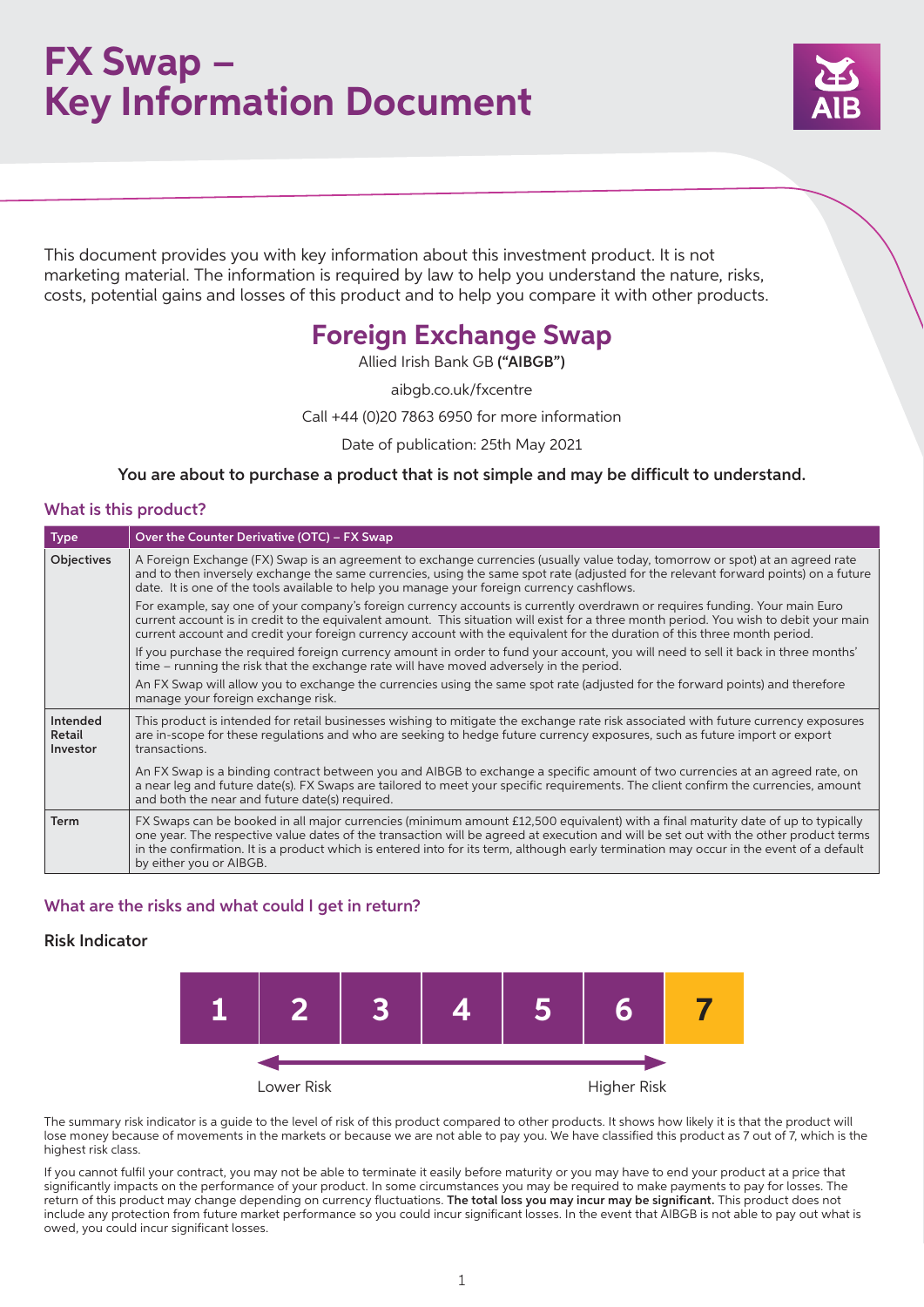# **FX Swap – Key Information Document**



## How long should I hold it and can I take money out early?

This product cannot be sold or transferred and there is no recommended holding period, it is a product which is entered into for its term. This product can only be matured on the date(s) agreed with AIBGB. Early termination may occur in the event of a default by either you or AIBGB..

## Performance scenarios

#### Market developments in the future cannot be accurately predicted. The scenarios shown are only an indication of some of the possible outcomes based on recent returns. Actual returns could be lower.

Scenarios below are based upon a EUR/GBP swap contract assuming a nominal amount of £100,000 at an agreed exchange rate for delivery in 3 months. This table shows the money you could get back or pay after costs in 3 months' time (should you require to terminate the contract), under different scenarios assuming a nominal value of £100,000. The tax legislation of the United Kingdom may have an impact on your actual payout. The figures do not take into account your personal tax situation, which may also affect how much you get back.

| Nominal Amount £100,000    |                                                                                                  |           |     |     |  |  |  |
|----------------------------|--------------------------------------------------------------------------------------------------|-----------|-----|-----|--|--|--|
| <b>Scenarios</b>           |                                                                                                  | 3 Month   |     |     |  |  |  |
| <b>Stress Scenario</b>     | What you might get back/or pay after costs. Average                                              | (E10,000) | N/A | N/A |  |  |  |
|                            | return/loss over nominal amount each year                                                        | $-10%$    |     |     |  |  |  |
| Unfavourable Scenario      | What you might get back/or pay after costs. Average<br>return/loss over nominal amount each year | (E5,300)  | N/A | N/A |  |  |  |
|                            |                                                                                                  | $-5.30%$  |     |     |  |  |  |
| Moderate Scenario          | What you might get back/or pay after costs. Average                                              | £300      | N/A | N/A |  |  |  |
|                            | return/loss over nominal amount each year                                                        | 0.30%     |     |     |  |  |  |
| <b>Favourable Scenario</b> | What you might get back/or pay after costs. Average<br>return/loss over nominal amount each year | £5.100    | N/A | N/A |  |  |  |
|                            |                                                                                                  | 5.10%     |     |     |  |  |  |

## What happens if AIBGB is unable to pay out?

We are covered by the Financial Services Compensation Scheme (FSCS). You may be entitled to compensation from this scheme if we are unable to meet any of our liabilities to you. Where an entitlement to compensation is established, the compensation payable will be the total of your net loss or £85,000 (whichever is the lesser). Further information about compensation arrangements is available from the Financial Services Compensation Service (www.fscs.org.uk).

## What are the costs?

The Reduction in Yield (RIY) shows what impact the total costs you pay will have on the performance of the product.

The total costs take into account one-off, ongoing and incidental costs.

The amounts shown here are the cumulative costs of the product itself, for three different holding periods. They include potential exit penalties. The figures assume a nominal value of £100,000. The figures are estimates and may change in the future.

## Table 1: Costs over time

The person selling you or advising you about this product may charge you other costs. If so, this person will provide you with information about these costs, and show you the impact that all costs will have on your investment over time.

| Notional Amount Scenarios £100,000 | $\vert$ If you end after 3 months | l If you end after (1) years | $\vert$ If you end after (3) years |
|------------------------------------|-----------------------------------|------------------------------|------------------------------------|
| <b>Total Costs</b>                 | £1,400                            | N/A                          | N/A                                |
| Impact on return (RIY) per year    | $*1.40\%$                         | N/A                          | N/A                                |